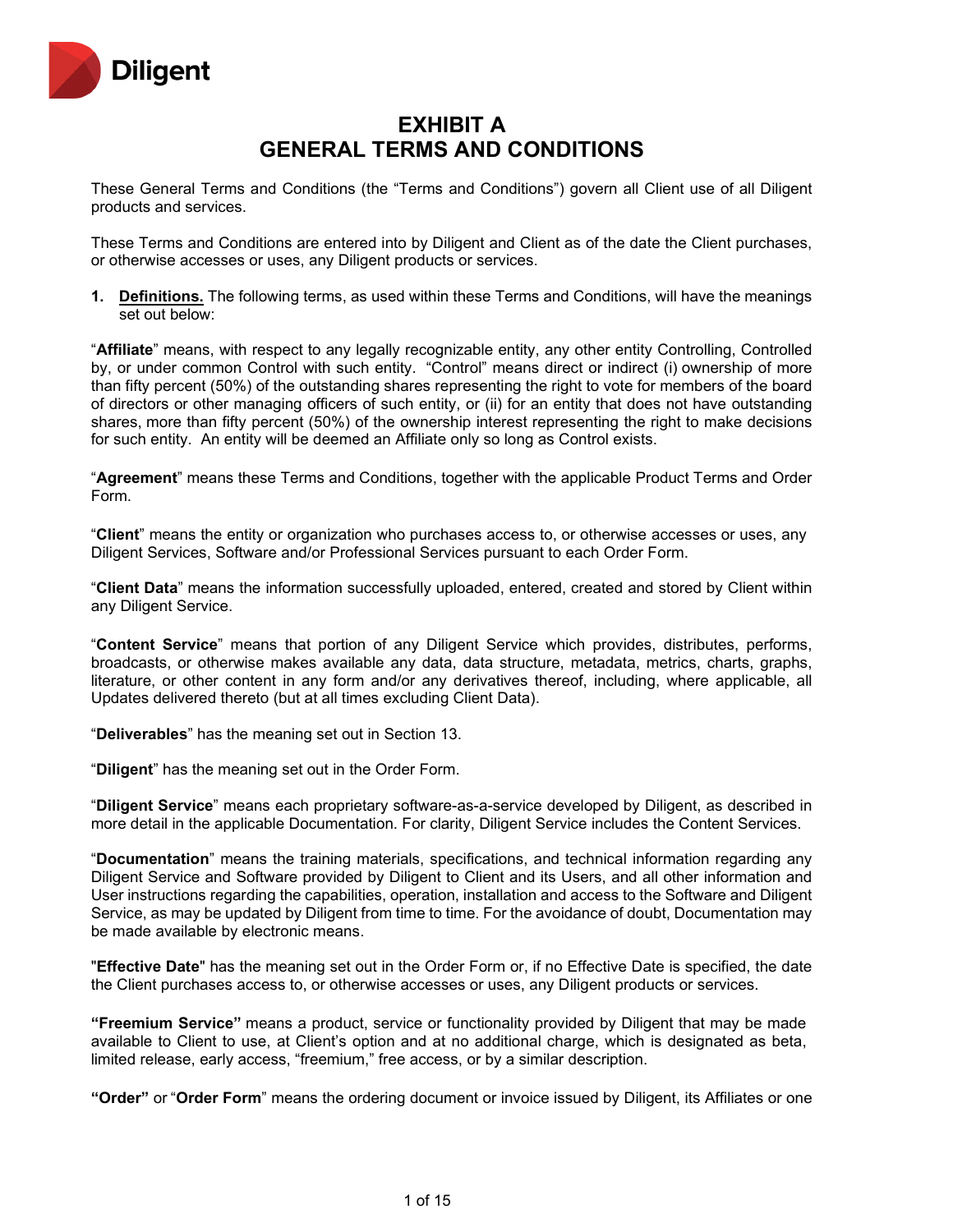

of their authorized resellers for the purchase by Client of access to any Diligent Services, Software, and/or Professional Services, which identifies the applicability of these Terms and Conditions to such access. "Order" or "Order Form" includes any Statement of Work agreed by both Parties. An Order Form may for the avoidance of doubt be issued electronically.

**"Party"** and/or **"Parties"** means Diligent and Client (as defined herein).

"**Product Terms**" means any specific terms and conditions applicable to specific Diligent Service(s), Software, and/or Professional Services ordered by the Client.

"**Professional Services**" means those specific consulting services (if any) agreed to in an Order Form to be delivered by Diligent in connection with a Diligent Service (including any services identified as professional services, consulting services, managed services, or implementation services in an Order Form), but excluding support services.

"**Professional Services Term**" means the term during which Professional Services shall be performed, being either (a) as specifically identified in the applicable Order Form where Professional Services are ordered; or (b) if no term is identified within such Order Form, then from the Effective Date of such Order Form until completion of the Professional Services identified therein.

"**Software**" means any proprietary downloadable software applications and products developed by Diligent and provided to Client (and its Users) for installation and use by Client (and its Users) on a personal computer, tablet or other device, including any Updates thereto provided by Diligent during the Term.

**"Statement of Work" or "SOW"** means an Order Form solely for Professional Services to be provided in connection with a Diligent Service or Software (such Diligent Service purchased under a separate Order Form).

"**Subscription Fees**" means the fees for the right to access and use a Diligent Service, Software or, where applicable, Professional Services as set out in the applicable Order Form.

"**Term**" has the meaning set out in Section 3.

**"Third-Party Provider"** means a supplier of data, information, software, services or other items that are part of or otherwise used in connection with the Content Services.

"**Updates**" means corrections, bug fixes, patches, modifications, updates and enhancements that Diligent, in its sole discretion, makes generally available to its customer base.

"**User**" means an individual identified by Client as authorized to access a Diligent Service in accordance with the applicable Order Form.

"**User ID**" means a unique alphanumeric identifier assigned to a User so that the User can access the Diligent Service, Software and use the corresponding authorized features of a Diligent Service.

**2. Provision of Product and Services.** During the Term, Diligent will make the Diligent Services specified in the Order Form available to the Client and its Affiliates (subject to any restrictions in the Agreement, including number of Users and, with respect to Affiliates, Section 4.3). Client will provide Diligent with all necessary and reasonable cooperation to enable Diligent to perform its obligations under the Agreement.

**3. Term.** The Term of this Agreement begins on the applicable Effective Date and will continue for the period identified as the "Initial Term" in the Order Form ("**Initial Term**"). If no specific Initial Term period is stated in the Order Form, the Initial Term shall be one year. After the Initial Term, the term of the Agreement will automatically renew for additional one (1) year terms ("**Renewal Term**"), unless either Party provides the other written notice of non-renewal no later than thirty (30) days prior to the expiration of the Initial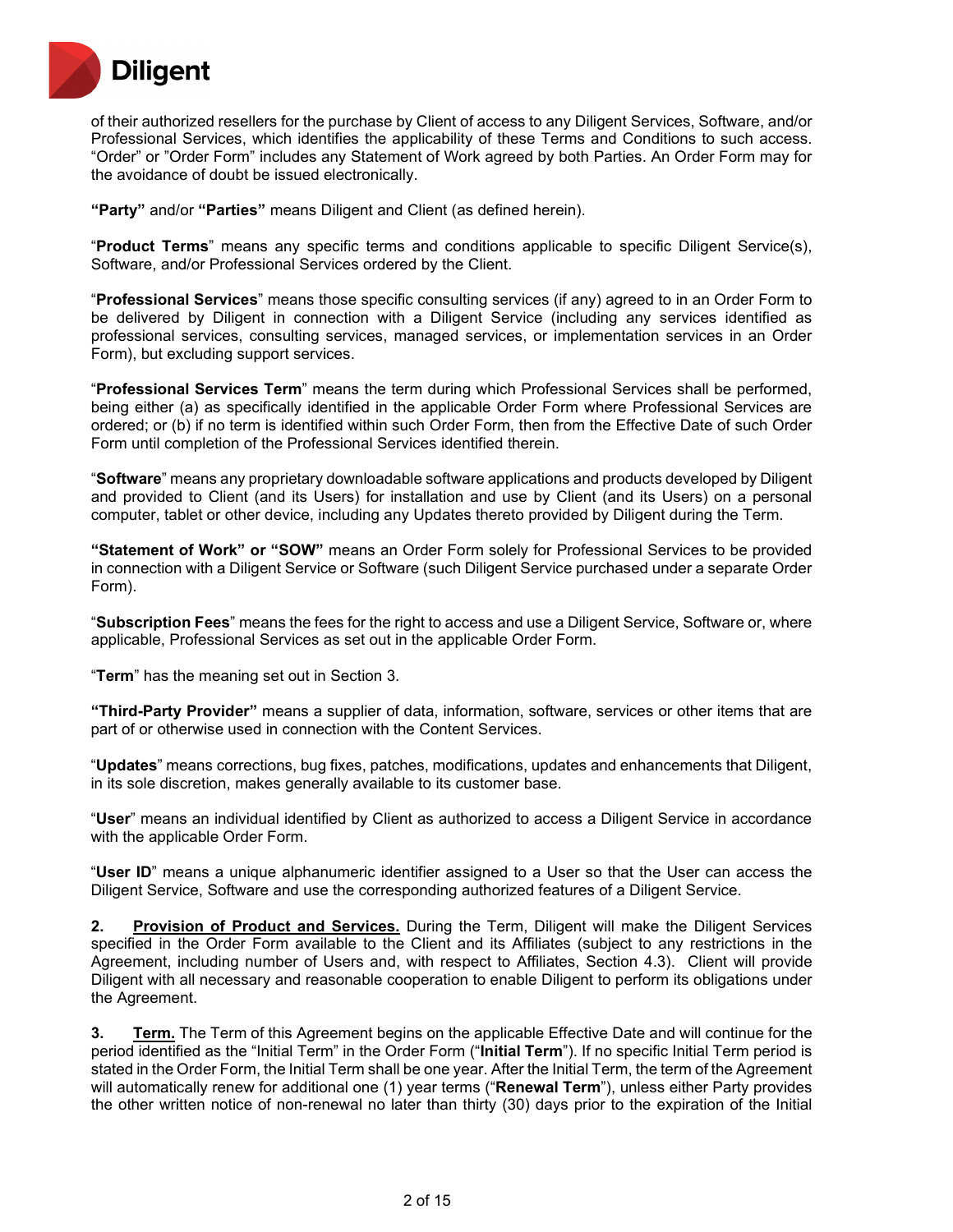

Term or any Renewal Term. Diligent may implement revised pricing for any Renewal Term by giving written notice of the new pricing to Client at least sixty (60) days prior to the commencement of a Renewal Term and the pricing will apply to the Renewal Term unless Client provides written notice of non-renewal in accordance with this Section. Collectively each Initial Term and each Renewal Term (if any) constitute a "**Term**" in respect of the applicable Order Form.

# **4. Access Right; Restrictions.**

4.1. Access Rights. During the Term and conditioned upon Client's compliance with all the terms of the Agreement, Diligent grants to Client, a limited, non-exclusive, non-transferable, and non-sublicensable right to allow Users to, in accordance with the Agreement, access and use the applicable Diligent Services set out in the relevant Order Form solely for Client's internal business purposes. As part of the implementation of certain Diligent Services, Client may be required to identify in writing the Users, who will be assigned User IDs. For the avoidance of doubt, if applicable pursuant to the relevant Order Form, any Content Services described thereunder shall be Diligent Services and subject to the restrictions set forth herein. Certain Diligent Services and Software may be accessed and delivered electronically through a secure area of the applicable Diligent website and are deemed delivered when they are made available for access or download by Client, as applicable.

4.2. Software. During the Term and conditioned upon Client's compliance with all the terms of the Agreement, Diligent grants Client a limited, non-exclusive, non-transferable, and non-sublicensable right to install and use the applicable Software in accordance with the Documentation for such Software.

4.3. Affiliates. To the extent that Client is purchasing access on behalf of its Affiliates, Client irrevocably and unconditionally guarantees the compliance of each Client Affiliate with the Agreement and will be jointly and severally liable with each Client Affiliate for breach of the Agreement. All remedies available to Diligent, including the ability to obtain injunctive relief, will apply to such Client Affiliates, and Client will reasonably assist Diligent in enforcing Diligent's rights and remedies against such Client Affiliates. Client's Affiliates may enter into an agreement with Diligent on the same terms as Client under this Agreement by entering into an Order Form referencing the agreed terms between Client and Diligent. Any such Order Form shall be its own separate agreement between Diligent and the Client Affiliate, running on its own term, and the termination of this Agreement shall not terminate such separate agreement (or vice versa). For the avoidance of doubt, where the Client Affiliate is based outside the Client's country, a Diligent Affiliate (where applicable) may enter into such Order Form in lieu of Diligent, and pricing may be converted to a local currency where such local currency is supported by the Diligent Affiliate.

4.4. Reservation of Rights. Except for the limited rights set forth in Section 4.1 and 4.2 above, Client does not acquire any intellectual property or other rights, express or implied, in or relating to any Software or Diligent Services. Diligent reserves title, ownership, and all other rights to all Software and Diligent Services. Client and Users will not remove, obscure, or alter Diligent's copyright notices, trademarks, other proprietary rights notices, or any other content of any kind appearing in the Diligent Services, Software, or Documentation. For the avoidance of doubt, ownership of all Content Services (including any products or components contained therein) belongs to Diligent or its Third-Party Providers and nothing in this Agreement shall transfer or assign any right, title or interest in the applicable product or components of the Content Services to the Client.

4.5. Restrictions. Client must not, and represents and warrants it will not, use the Diligent Services in any manner that is not described in the Documentation or in any manner that is prohibited by the Agreement. Client is responsible for all access and use of the Diligent Services and Software by its Users and any person that gains access through Client or any of its Users or User IDs.

4.6. Restrictions on Use. Client must not and must ensure that Users do not, directly or indirectly, (i) reverse engineer, disassemble, decipher, translate, decompile, prepare derivative works of the Diligent Services or Software or otherwise attempt to access, imitate, derive or discover the source code thereof; (ii) upload any Client Data or any content, data or information that is unlawful, harmful, threatening,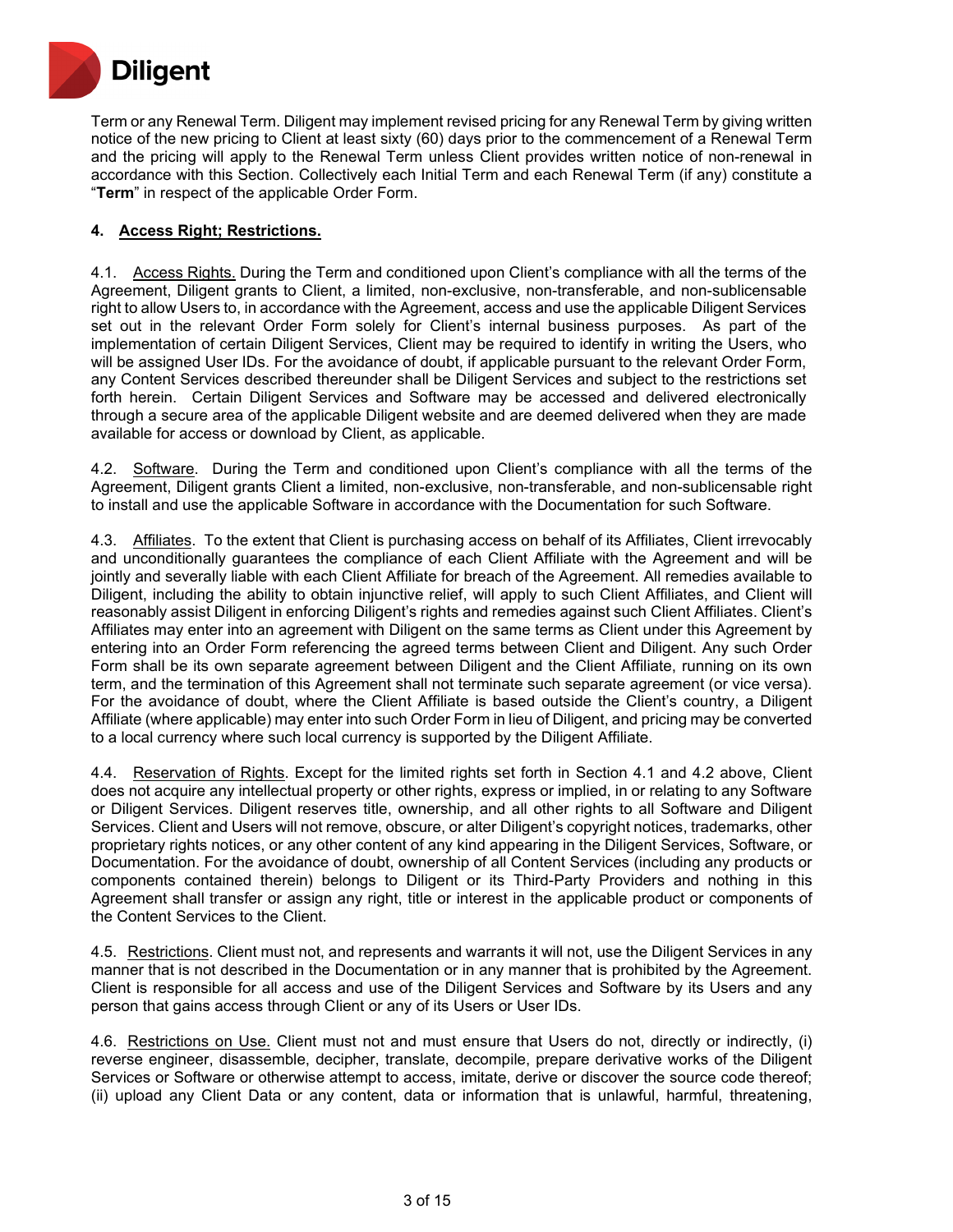

abusive, harassing, tortious, defamatory, vulgar, obscene, libelous, invasive of another's privacy or right of publicity, hateful, or racially, ethnically or otherwise objectionable; (iii) infringe the intellectual property or privacy rights of any third party in connection with use of the Diligent Services, Software or Documentation (including by uploading Client Data to the Diligent Services); (iv) interfere with or disrupt Diligent's software, the Diligent systems used to host the Diligent Services, other equipment or networks connected to the Diligent Services, or disobey any requirements, procedures, policies or regulations of networks connected to the Diligent Services made known to Client; (v) license, sell, rent, lease, lend, transfer, outsource, sublicense or otherwise provide access to the Diligent Services or Software or utilize the Diligent Services for the benefit of a third party, including through a service bureau, commercial timesharing arrangement, or application service provider (ASP) arrangement; (vi) provide publicly, or make publicly available, any links, hypertext (Universal Resource Locator (URL) address) or otherwise (other than a "bookmark" from a Web browser) to the Diligent Services, or any part thereof; (vii) circumvent the User authentication or security of the Diligent Services or any host, network, or account related thereto; (viii) perform any penetration testing on or with respect to the Diligent Services, including use of any tools, code or instruction intended to fuzz, damage, destroy, alter, reveal any portion or expose vulnerability of the Diligent Services (unless specifically authorized by Diligent in writing); (ix) mirror the Diligent Services on any server; (x) make any use of the Diligent Services that Diligent reasonably believes is abusive or that violates any applicable local, state, national, international or foreign law; (xi) fail to use commercially reasonable efforts to prevent the unauthorized license, sale, transfer, lease, transmission, distribution or other disclosure of the Diligent Services; (xii) allow any non-Users to use any User IDs, code(s), password(s), or other mechanisms issued to, or selected by, Client or Users for access to the Diligent Services; (xiii) use the Diligent Service, in whole or in part, in any manner that competes with Diligent or its Affiliates, including, but not limited to, any distribution of a Diligent Service, related data or derivative works based thereon; (xiv) create a database in any form whatsoever from the Diligent Service; (xv) associate the Diligent Service or its content to another website by employing any technology, including, but not limited to, hyper linking and framing; (xvi) use automated systems, software or processes to extract or compile data from the Diligent Service ("data scraping"); or (xvii) use the Diligent Service as part of Client's intranet or other internal network.

4.7. User IDs. Rights of any User to utilize any Diligent Services cannot be shared or used by more than one individual. Client must not and will ensure that Users do not permit any other individual or entity to access (through User ID and password sharing or otherwise) the Diligent Service or Software. Client is restricted to the number of Users for which it has purchased subscriptions. Virtualization technology may not be used to circumvent the restrictions in this Agreement. Client may on a permanent basis transfer a User's access right purchased by Client to another User without incurring additional Subscription Fee charges (but subject to payment of an installation fee, if applicable), as long as the number of Users does not exceed the number of Users purchased, and the original User is no longer a User and is not permitted access to the Diligent Service. If Client exceeds, or wishes to increase, the number of Users, additional fees will apply.

4.8.Feedback. Client is not required to provide Diligent any feedback, comments or suggestions about the Diligent Service or any of Diligent's technologies, products, or services ("Feedback"). However, if Client provides Feedback, Client agrees that even if it is designated confidential, the Feedback is not confidential and Diligent is free to use, disclose, reproduce, license or otherwise distribute the Feedback without any obligations or restrictions of any kind, including intellectual property rights. Where such Feedback includes personal information as defined under applicable data protection laws, Section 5.5 will apply.

# **5. Client Data and Client Materials.**

5.1. Client reserves all title and ownership of the Client Data. Diligent will take reasonable security measures with respect to the storage and transmission of Client Data. Upon Client's reasonable request, Diligent will provide Client with Diligent's then-current security Documentation made generally available to customers of the relevant Diligent Service. Diligent shall promptly and without undue delay notify Client after confirming any actual or reasonably suspected information security breaches affecting the security of the Client Data.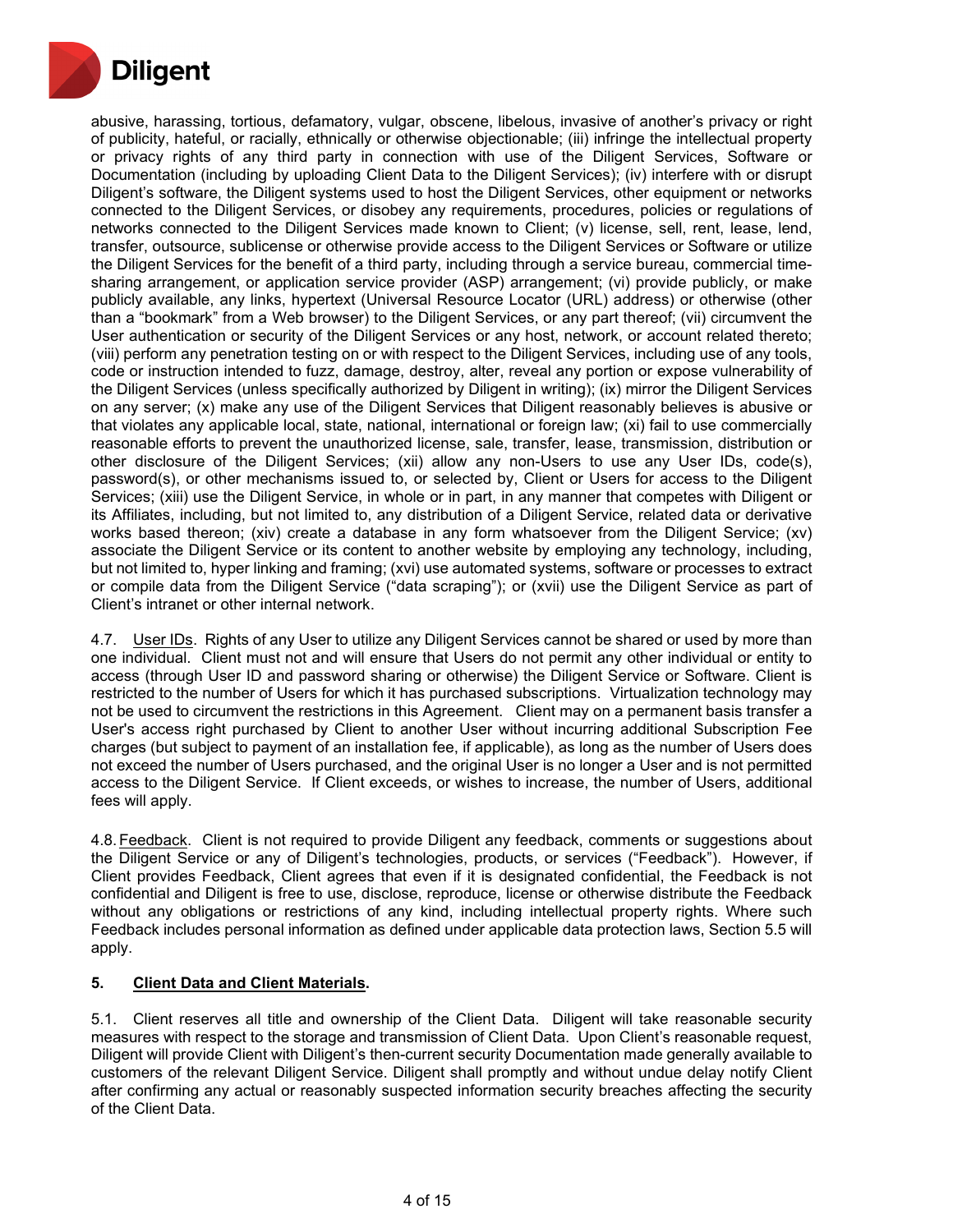

5.2. Client hereby grants Diligent the right to use the Client Data for the purposes of providing the Diligent Services pursuant to the Agreement. If Client furnishes to Diligent any content, materials or other intellectual property (including graphics, logos, trademarks, etc.) other than Client Data (collectively "Client Materials") Diligent may use the Client Materials in connection with the provision of the Diligent Services and Professional Services under the Agreement. In addition to the foregoing, Diligent may (i) collect anonymized, de-identified information relating to use of the Diligent Services (including usage data) in order to improve Diligent's products and services and for other reasonable internal uses and (ii) aggregate such anonymized, de-identified information with anonymous, de-identified information of its other clients for purposes of creating and distributing case studies or industry reports as part of its products and services, provided that, in each case: (x) the information does not, and could not reasonably be used to, relate back to or identify Client; and (y) Diligent does not sell, resell or make other commercial use of such information (other than on an aggregated basis under the foregoing (ii)). Diligent may also collect data related to Client and its Users for the purpose of notifying Client and its Users of product upgrades or other necessary notifications.

5.3. Client determines what Client Data it uses in connection with the applicable Diligent Service and retains full control over the access to and use of its Client Data. Diligent will not access Client Data, except as instructed or authorized by Client, where necessary to prevent or address service or technical problems affecting Client, or as required by applicable law, regulation or court order.

5.4. Client agrees that Diligent and its affiliated companies may reference Client as a Diligent customer (including using Client's name and logo), including on Diligent's and its affiliated companies' website. Diligent will (a) comply with Client's reasonable instructions that are provided to Diligent related to such use of name and logo and (b) promptly cease such reference upon Client's request (such requests may be directed to [marketing@diligent.com\)](mailto:marketing@diligent.com).

5.5. Client is responsible for providing sufficient bandwidth and network connectivity to ensure all Users can access and use the Diligent Service. The technical requirements set forth in the Documentation are subject to change upon notice. Client is responsible for ensuring its firewalls permit access to the Diligentowned URLS/IP Addresses. To ensure Client receives optimal performance, Client should use the Diligent Service on a hardware and software system that matches or exceeds the highest specifications recommended by Diligent in the Documentation. Suitable configuration of software and hardware will depend on individual circumstances. System performance may be adversely affected by unsuitable software or hardware. Client is responsible for taking reasonable security precautions, including, without limitation determining the security configurations of its systems (e.g. password construction rules and expiration intervals). Client is responsible for setting up and ensuring the confidentiality of User accounts and passwords assigned to them for use with the Diligent Service. Client is responsible for promptly notifying Diligent after confirming any actual or reasonably suspected information security breaches affecting the security of the Diligent Service or Software, of which it becomes aware, including without limitation compromised User accounts. Client is responsible for periodically reviewing its security configurations and access rights to determine if they are appropriate for its needs. Client is responsible for defining its authorized approvers, documentation and validation requirements for changes to its use and access to the Diligent Service.

5.6. If, in the course of performing its obligations under this Agreement, Diligent processes any personal data in relation to which it is a "data intermediary" within the meaning of the Personal Data Protection Act 2012 ("**PDPA**") then Diligent will:

5.6.1 do so solely on behalf of Client and it will not be entitled to use or otherwise process the personal data for any other purpose;

5.6.2 not disclose the personal data to any other person, including any sub-contractor, except where reasonably needed in accordance for performance of this Agreement; and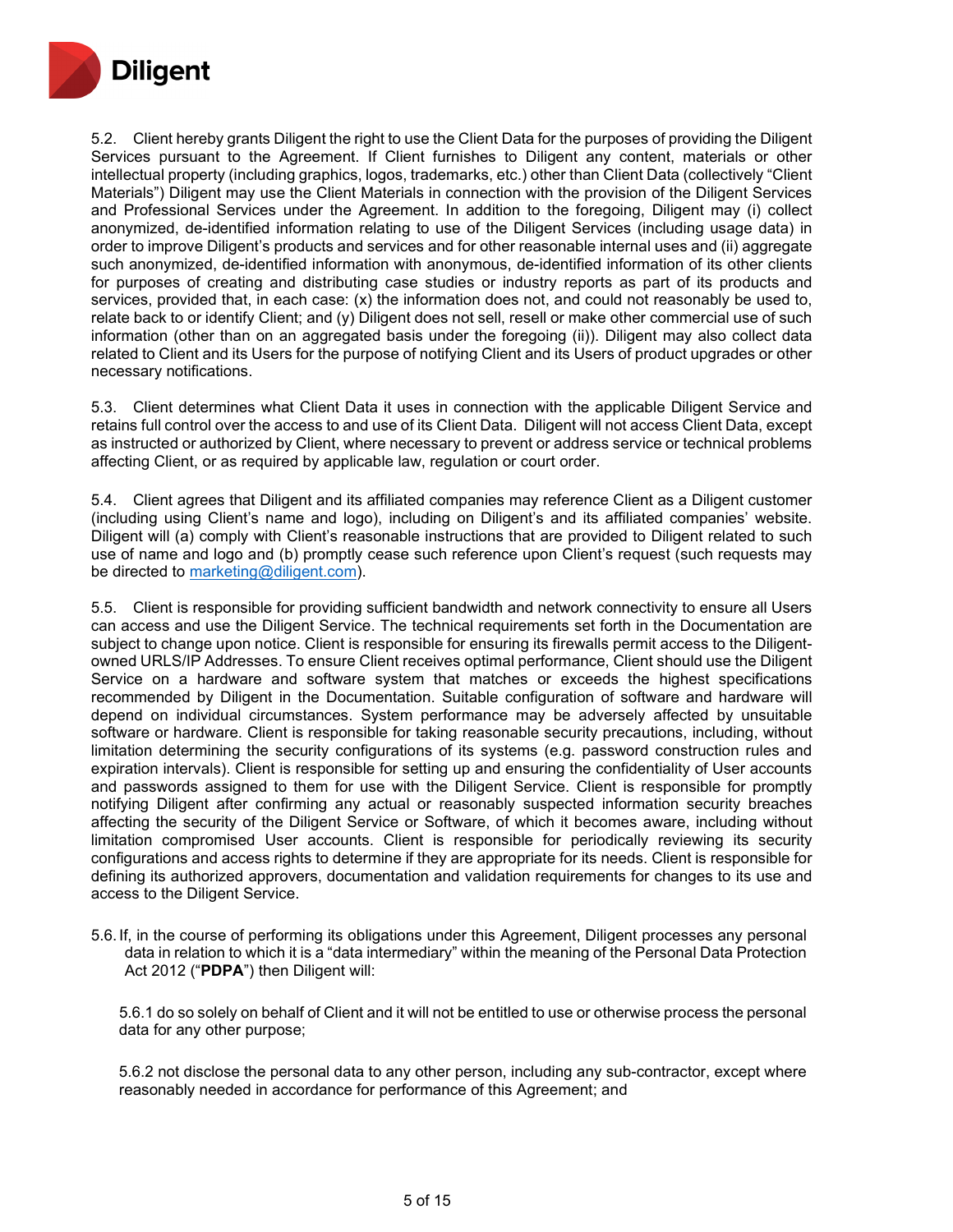

- 5.6.3 will comply with its obligations as a "data intermediary" under the PDPA.
- 5.7. In connection with the processing of personal data, Diligent will, and will procure that any relevant sub-contractors will:
	- 5.7.1 act only on the instructions of Client as specified in this Agreement;

5.7.2 without limiting clause 5.6.2, take appropriate technical and organisational measures as outlined in this Agreement to protect personal data against accidental or unlawful destruction or accidental loss, alteration, unauthorised disclosure, use or access;

5.7.3 ensure that the personal data is only accessible to Diligent personnel who need to have access to the data in order to carry out their roles in the performance of Diligent's obligations under this Agreement; and

5.7.4 promptly notify Client of any unauthorised disclosure of or access to the personal data by any person upon becoming aware of such disclosure or access.

5.8. Each Party will comply, to the extent applicable, with data protection and data privacy laws in performing their obligations under this Agreement. Diligent's Data Protection Addendum is also available at [https://diligent.com/data-processing-addendum,](https://diligent.com/data-processing-addendum) and the terms of such Data Protection Addendum as of the Effective Date are hereby incorporated into this Agreement by reference. Client may separately elect to execute such Data Protection Addendum provided that Client returns a copy of such executed Data Protection Addendum to Diligent at [privacy@diligent.com.](mailto:privacy@diligent.com)

#### **6. Pricing and Payment.**

6.1. Fees. In consideration for the provision of the applicable Diligent Services and Professional Services, as applicable, Client will pay the amounts set forth in the Order Form in accordance with the terms set forth in this Section. All Subscription Fees are to be paid annually in advance. Except as specifically provided to the contrary in the Agreement and to the maximum extent permitted by applicable law, in the event of the cancellation, completion, expiration or termination of the Agreement, all monies paid or due or owing to Diligent by Client shall be deemed non-refundable. Any reduction in the quantity of any purchase made in an Order Form must be agreed in writing by the Parties at least thirty (30) days in advance of the commencement of the next Renewal Term, and any such reduction shall take effect as of the commencement of the next Renewal Term. If there is no written agreement to reduce the quantity of any purchase in an Order Form by such time, the Agreement will automatically renew for the same quantity for the preceding Initial or Renewal Terms, as applicable. Diligent will issue an invoice to Client for the Initial Term's Subscription Fee for the first year and any other fees on or about the date the Order Form is executed. For each year of the Term thereafter, Diligent will invoice Client for Subscription Fees approximately thirty (30) days prior to the anniversary of the applicable Effective Date. Client will pay all invoices within thirty (30) days of the date of invoice. For any amount not paid when due and without prejudice to any other right and remedies of Diligent, Diligent may charge a 1.5% per month finance charge or, if lower, the maximum amount allowed by law. Client will reimburse Diligent for its costs incurred (including reasonable attorney's fees) in the collection of Client's past due amounts. If any fees owing by Client are thirty (30) days or more overdue, Diligent may, without limiting its other rights and remedies, suspend access to the Diligent Services and/or Professional Services until such amounts are paid in full, provided Diligent has given Client at least ten (10) days' prior notice that its account is overdue. Client will be responsible for reasonable, pre-approved travel, accommodation and meal expenses incurred in connection with any on-site training, services or instruction. Such expenses will be invoiced at actual cost. If Client reschedules or cancels any onsite training, instruction or Professional Services for which Diligent has incurred non-refundable out-of-pocket expenses, Client will reimburse Diligent for such nonrefundable expenses. All amounts payable to Diligent hereunder are payable in full in United States dollars (unless otherwise indicated in the Order Form) without deduction or set off, and shall be in addition to all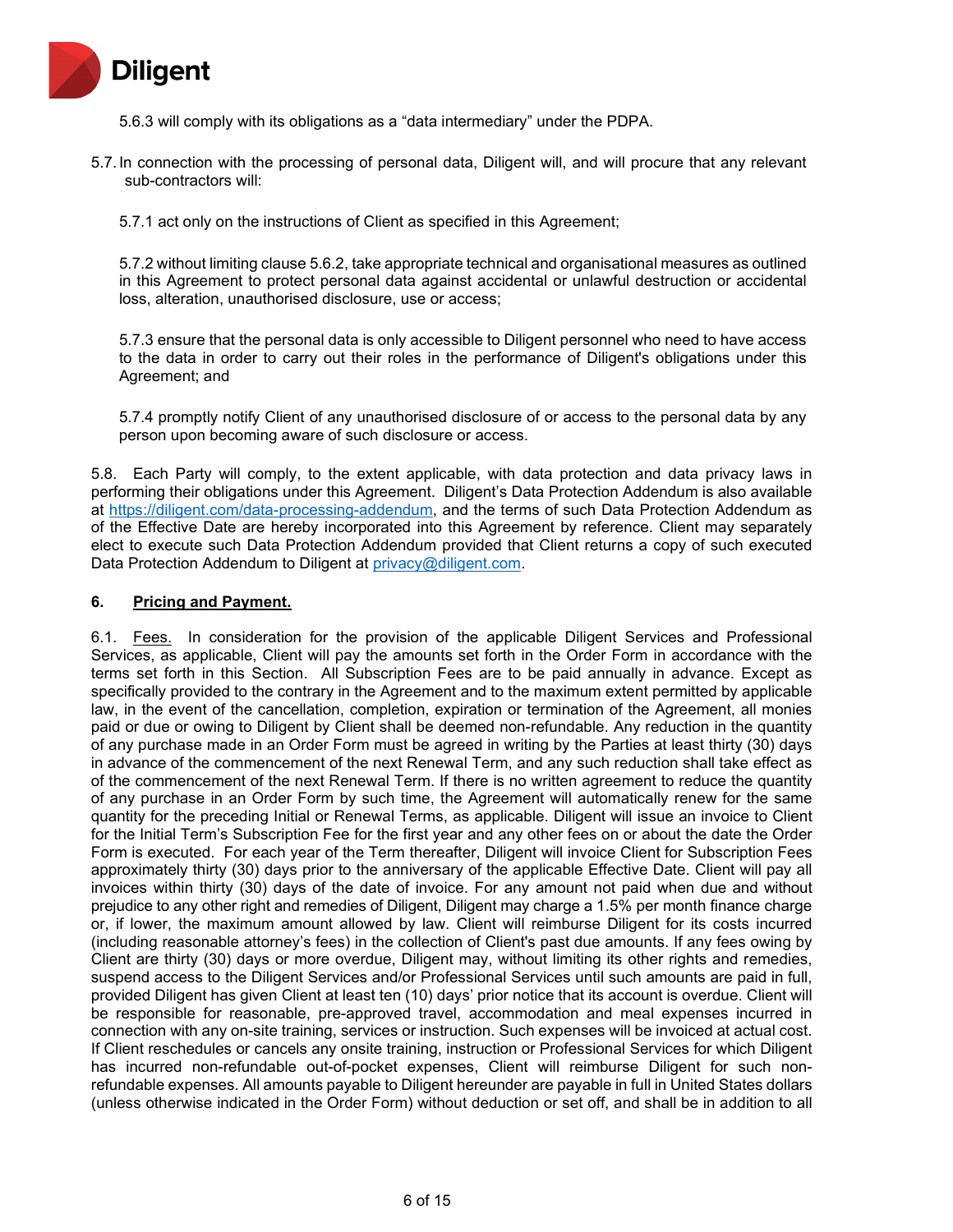

applicable taxes, bank fees or duties, which are also Client's responsibility.

6.2. Taxes. Client is responsible for payment of all applicable value-added, sales, use, license and other transaction-based taxes (such as gross receipts or excise taxes), withholding taxes, and all applicable export and import fees, customs duties, and similar charges (other than taxes based on Diligent's net income) which are levied or imposed by reason of the transactions contemplated by this Agreement. In the event that any withholding taxes are payable under any applicable law in respect of any payment due to Diligent under this Agreement, Client shall gross up such payment such that the balance payable to the Diligent after deduction of the applicable withholding taxes shall be equivalent to the original amount due to Diligent. Provided that in the event any avoidance of double taxation treaty is applicable to such payments, Diligent and Client shall cooperate to obtain the full benefit of such treaty.

## **7. Warranties and Disclaimers.**

7.1.Software and Services. During the Term, Diligent represents and warrants that the applicable Diligent Service and Software will materially conform to the applicable Documentation. The warranty will not apply: (i) if the applicable Diligent Service or Software is not used in accordance with this Documentation; or (ii) if the defect is caused by Client Data, Client Materials or any third party services, content, products or modification or customization to such Diligent Service or Software.

7.2. Remedy for Breach of Warranty. If notified in writing of a valid warranty claim under Section 7.1, Diligent will, at its option, (i) correct the non-conforming Diligent Service or Software so that it materially complies with the Documentation; (ii) provide a replacement with substantially equivalent functionality; or (iii) terminate the Agreement and refund a pro-rata portion of the prepaid Subscription Fee based on the number of months remaining in the Initial Term or Renewal Term as of the date that Client provided written notice of the warranty claim under Section 7.1. This Section states Diligent's entire liability and Client's sole and exclusive remedy for breach of warranty under Section 7.1.

7.3.Viruses. Diligent will take reasonable precautions to protect against any person acting by, under or through Diligent from introducing any software virus, worm, "back door," "Trojan Horse" or similar harmful code into the Software provided hereunder.

#### 7.4. Disclaimer.

A EXCEPT AS SPECIFICALLY PROVIDED IN THE AGREEMENT AND TO THE MAXIMUM EXTENT PERMITTED BY APPLICABLE LAW, DILIGENT DISCLAIMS ALL WARRANTIES, REPRESENTATIONS, CONDITIONS AND ALL OTHER TERMS WHETHER EXPRESS, IMPLIED OR STATUTORY.

B THE WARRANTIES, REPRESENTATIONS, CONDITIONS AND ALL OTHER TERMS DISCLAIMED IN SECTION 7.4(A) SHALL INCLUDE (WITHOUT LIMITATION) ANY WARRANTIES, REPRESENTATIONS, CONDITIONS AND OTHER TERMS OF QUALITY, MERCHANTABILITY, FITNESS FOR A PARTICULAR PURPOSE AND NON-INFRINGEMENT.

C DILIGENT MAKES NO WARRANTY, UNDERTAKING, REPRESENTATION, CONDITION OR OTHER AGREEMENT THAT THE DILIGENT SERVICE, PROFESSIONAL SERVICES, SOFTWARE, OR ANY INFORMATION OR DATA ACCESSED OR STORED THEREIN WILL MEET CLIENT'S REQUIREMENTS OR BE ACCURATE, COMPLETE, ERROR-FREE, RELIABLE, OR AVAILABLE.

**8. Indemnification.** Diligent will indemnify Client against any bona fide third party claim that the grant of a right to, or the access and use by, Client and its Users of the Software or any Diligent Service (or any Deliverables if applicable) in accordance with the Agreement infringes a validly existing Singapore trademark, copyright, patent, or other proprietary right, and pay any final judgment awarded or Diligentnegotiated settlement. Diligent's obligations under this Section are conditioned upon Client providing Diligent (i) prompt written notice of any claim; (ii) sole and exclusive control over the defense and settlement of the claim; and (iii) such cooperation as Diligent may reasonably request with respect to the defense or settlement of such claim at Diligent's expense. Diligent will defend any claim under this Section with counsel of its own choosing and settle such claim as Diligent deems appropriate, provided that this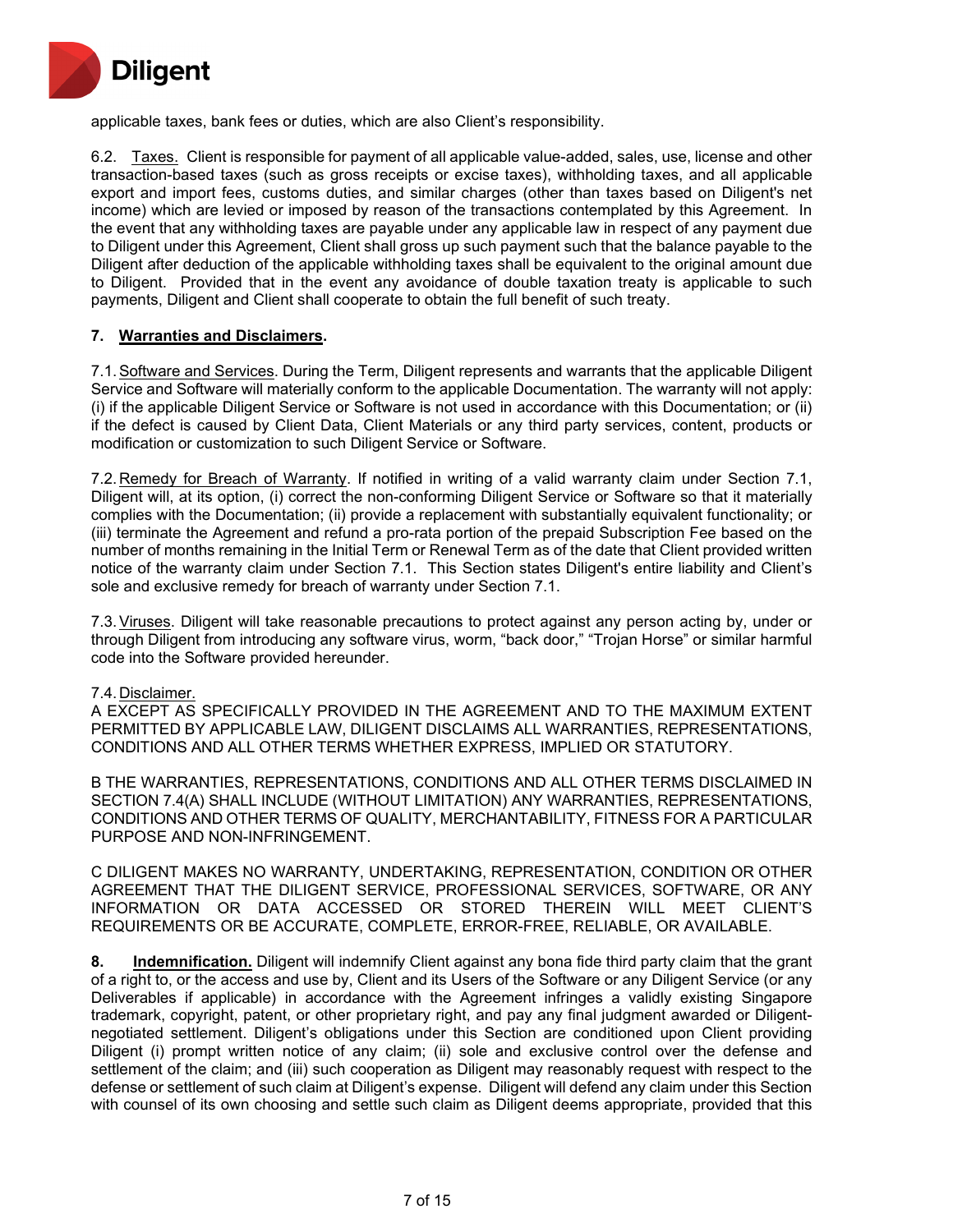

does not require an admission of guilt or liability by Client.. Client may participate in such defense with counsel of its own choosing and at its own cost and expense. Client will not admit liability, take any position adverse or contrary to Diligent, or otherwise attempt to settle any claim or action for which it is seeking indemnification without the express written consent of Diligent. If, in Diligent's sole opinion, an infringement claim may have validity, then Diligent may modify the Software, Deliverables or Diligent Service to make it non-infringing, procure any necessary license, or replace the affected item with one that is reasonably equivalent in function and performance. If Diligent determines in its sole opinion that none of these alternatives are reasonably available, then Diligent may terminate the Agreement, Client will discontinue using the allegedly infringing Software, Deliverables, or Diligent Service and Diligent will issue Client a pro-rata refund of any prepaid Subscription Fee for such Software, Deliverables or Diligent Service based on the number of months remaining in the then-current Initial Term or Renewal Term. Diligent has no obligation under this Section for and Client will indemnify Diligent against, any third-party claim arising from: (i) Client Data or Diligent's compliance with Client's or its representatives' designs, specifications, instructions, or technical information; (ii) modifications to the Software, Deliverables or Diligent Service not made by Diligent; (iii) Client's use of the Software, Deliverables or Diligent Service that is non-compliant with the Documentation; (iv) use of the Software, Deliverables or Diligent Service in any manner that is not authorized or is not permitted by the Agreement; (v) Client use or combination of the Software, Deliverables or any Diligent Service with any other software, hardware, or services that are not provided by Diligent; or (vi) Client's failure to implement changes recommended by Diligent if the infringement would have been avoided by the implementation of the change. To the maximum extent permitted by applicable law, this Section states Diligent's entire liability and Client's sole and exclusive remedy for claims of infringement.

## **9. DISCLAIMER OF CERTAIN DAMAGES.**

9.1. SUBJECT TO SECTION 10.4 AND TO THE MAXIMUM EXTENT PERMITTED BY LAW: IN NO EVENT WILL EITHER PARTY OR ITS AFFILIATES BE LIABLE OR RESPONSIBLE TO THE OTHER PARTY FOR:

(I) ANY SPECIAL, INCIDENTAL, PUNITIVE, INDIRECT, OR CONSEQUENTIAL DAMAGES; OR (II) LOSS OF PROFITS, BUSINESS, GOODWILL, ANTICIPATED SAVINGS, OR USE; PROPERTY DAMAGE; OR BUSINESS INTERRUPTION, IN EACH CASE ARISING OUT OF OR IN ANY WAY RELATED TO THE AGREEMENT, ANY DILIGENT SERVICE, PROFESSIONAL SERVICES, OR SOFTWARE (WHETHER CAUSED BY BREACH OF CONTRACT OR TORT (INCLUDING NEGLIGENCE) OR BREACH OF STATUTORY DUTY, IN EQUITY OR ARISING IN ANY OTHER WAY).

9.2. SUBJECT TO SECTION 10.4 AND TO THE MAXIMUM EXTENT PERMITTED BY LAW, THE FOREGOING DISCLAIMERS WILL APPLY EVEN IF: (I) A PARTY HAS BEEN ADVISED OF THE POSSIBILITY OF THE DAMAGES; (II) THE LIMITED REMEDIES SET FORTH HEREIN FAIL OF THEIR ESSENTIAL PURPOSE, AND (III) REGARDLESS OF IF THE LIABILITY IS BASED ON CONTRACT, TORT (INCLUDING NEGLIGENCE), IN EQUITY, BREACH OF STATUTORY DUTY (INCLUDING STRICT LIABILITY, OR PRODUCT LIABILITY) OR OTHERWISE.

## **10. LIMITATIONS ON LIABILITY.**

10.1. SUBJECT TO SECTION 10.4 AND TO THE MAXIMUM EXTENT PERMITTED BY LAW, IN NO EVENT WILL THE AGGREGATE LIABILITY OF EITHER PARTY OR ITS AFFILIATES (TO THE EXTENT NOT DISCLAIMED UNDER SECTION 9) ARISING OUT OF OR IN CONNECTION WITH THE AGREEMENT (WHETHER CAUSED BY BREACH OF CONTRACT OR TORT (INCLUDING NEGLIGENCE) OR BREACH OF STATUTORY DUTY, IN EQUITY OR ARISING IN ANY OTHER WAY) EXCEED THE TOTAL FEES PAID OR PAYABLE TO DILIGENT FROM CLIENT UNDER THE AGREEMENT DURING THE TWELVE (12) MONTH PERIOD PRIOR TO THE TIME AT WHICH THE LOSS, COST, CLAIM OR DAMAGES AROSE.

10.2. SUBJECT TO SECTION 10.4 AND TO THE MAXIMUM EXTENT PERMITTED BY LAW, THE EXISTENCE OF MULTIPLE CLAIMS UNDER OR RELATED TO THE AGREEMENT OR ANY ORDER FORMS INCLUDING CLAIMS BY AFFILIATES OF CLIENT, THE DILIGENT SERVICE, PROFESSIONAL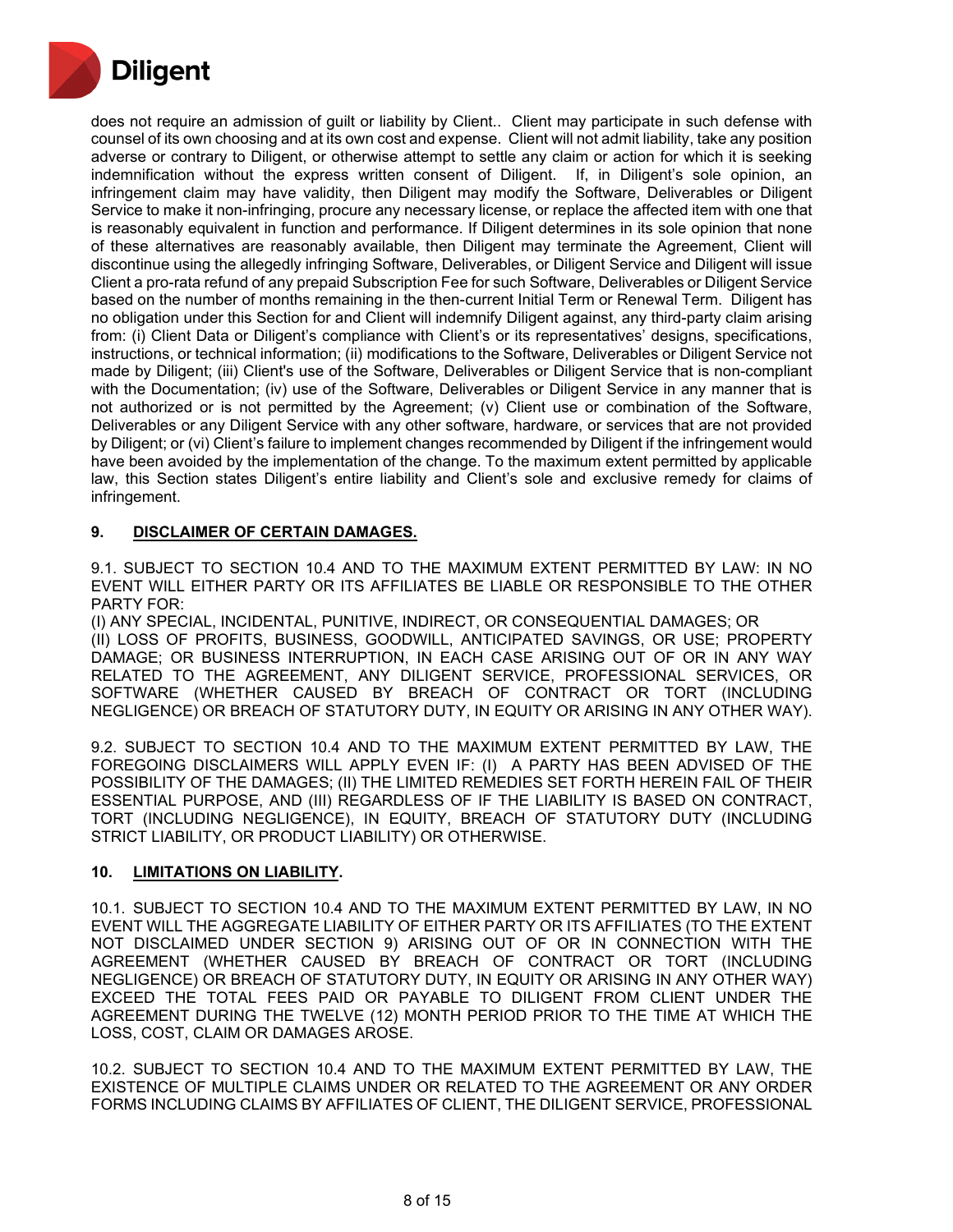

SERVICES, OR SOFTWARE WILL NOT ENLARGE OR EXTEND THE LIMITATION ON MONEY DAMAGES.

10.3. WITHOUT LIMITING SECTIONS 10.1 AND 10.2 (BUT SUBJECT TO SECTION 10.4), IN NO EVENT WILL DILIGENT BE LIABLE FOR LOSS, CORRUPTION OR COMPROMISE OF THE CONFIDENTIALITY OF CLIENT DATA, UNLESS THE LOSS, CORRUPTION OR COMPROMISE IS DUE SOLELY TO DILIGENT'S BREACH OF THIS AGREEMENT, DILIGENT'S NEGLIGENCE OR DILIGENT'S INTENTIONAL MISCONDUCT.

10.4. Nothing in the Agreement excludes the liability of either Party: (a) for death or personal injury caused by that Party's negligence; or (b) for fraud or fraudulent misrepresentation; (c) for fees due under the Agreement; (d) for misappropriation or infringement of the other Party's intellectual property rights; (e) for a Party's express indemnification obligations under the Agreement; or (f) for any other liabilities that cannot be excluded by law.

**11. Termination.** Either Party may terminate the Agreement if the other Party materially breaches such Agreement and fails to cure the breach (if the breach is curable) within thirty (30) days after receiving the non-breaching Party's written notice specifying the breach. Notwithstanding the foregoing, Diligent may terminate the Agreement immediately upon providing written notice to Client if Client breaches Section 12 (Confidentiality) or Section 4 (Access Right; Restrictions), and Client may terminate the Agreement immediately upon providing written notice to Diligent if Diligent breaches Section 12 (Confidentiality). Either Party may terminate the Agreement immediately (i) upon the institution by or against the other Party of insolvency, receivership or bankruptcy proceedings or any other proceedings for the settlement of such Party's debts; (ii) upon the other Party making an assignment for the benefit of creditors; or (iii) upon the other Party's dissolution or ceasing to do business. Upon termination of the Agreement, all rights granted to Client pursuant to the Agreement (as the case may be) will terminate, Client will immediately cease all access and use of the applicable Diligent Service(s) and Software, and pay all unpaid fees. If Client terminates this Agreement due to Diligent's breach of the Agreement, then to the extent Client has paid fees to Diligent that relate, on a pro-rated basis, to any portion of the Term that is after the date of termination, Diligent will pay to Client a pro-rated refund of such fees. If requested by Client after termination of the Agreement, Diligent will make Client Data available for the Client to export or download, as provided in the Documentation, for a period not to exceed thirty (30) days from the date of termination, which period may be extended by an additional thirty (30) days upon Client's further written request within such period. After such period (or if Client does not make such a request within ten (10) days of the date of termination), Diligent will be under no obligation to hold the Client Data and will delete all Client Data (including backups of Client Data) no later than one hundred twenty (120) days from the termination date unless Diligent has specifically agreed otherwise in writing. After deletion is complete, Diligent will provide a certificate confirmation deletion of the Client Data if so requested by Client. Sections 1, 4.4, 4.5, 5.2, 5.5, 6, 7.4, 9-12, the ownership language in 13.6 (but not the license granted to the Client), 14.4, and 15-16 will survive termination of the Agreement for any reason.

**12. Confidentiality.** Client will retain in confidence the terms and pricing of the Agreement and all other non-public information, technology, and materials (including the Diligent Service and Software) provided by or on behalf of Diligent during the Term (Diligent's "**Confidential Information**"), and Diligent shall retain in confidence the Client Data (Client's "**Confidential Information**"). Each Party will not disclose the Confidential Information of the other to any third party except for those provided under the Agreement or use it for any purpose other than to carry out the activities contemplated under the Agreement. Each Party may only disclose the other's Confidential Information to its employees or third parties who assist with the operation of the Agreement (e.g., Users, contract developers, service providers, etc.), who have a need to know in connection with the Agreement and who have agreed to obligations of confidentiality that are no less restrictive than the obligations in the Agreement. Each Party will take reasonable steps, and in no event will those steps be any less secure than the steps it uses to protect its own similar information, to ensure that the other's Confidential Information is protected. Each Party is responsible for the actions or inactions of its employees and advisors with respect to use and disclosure of the other's Confidential Information. The restrictions set forth in this paragraph will not apply to any information that: (a) was known by the receiving Party without obligation of confidentiality prior to disclosure by the disclosing Party; (b) was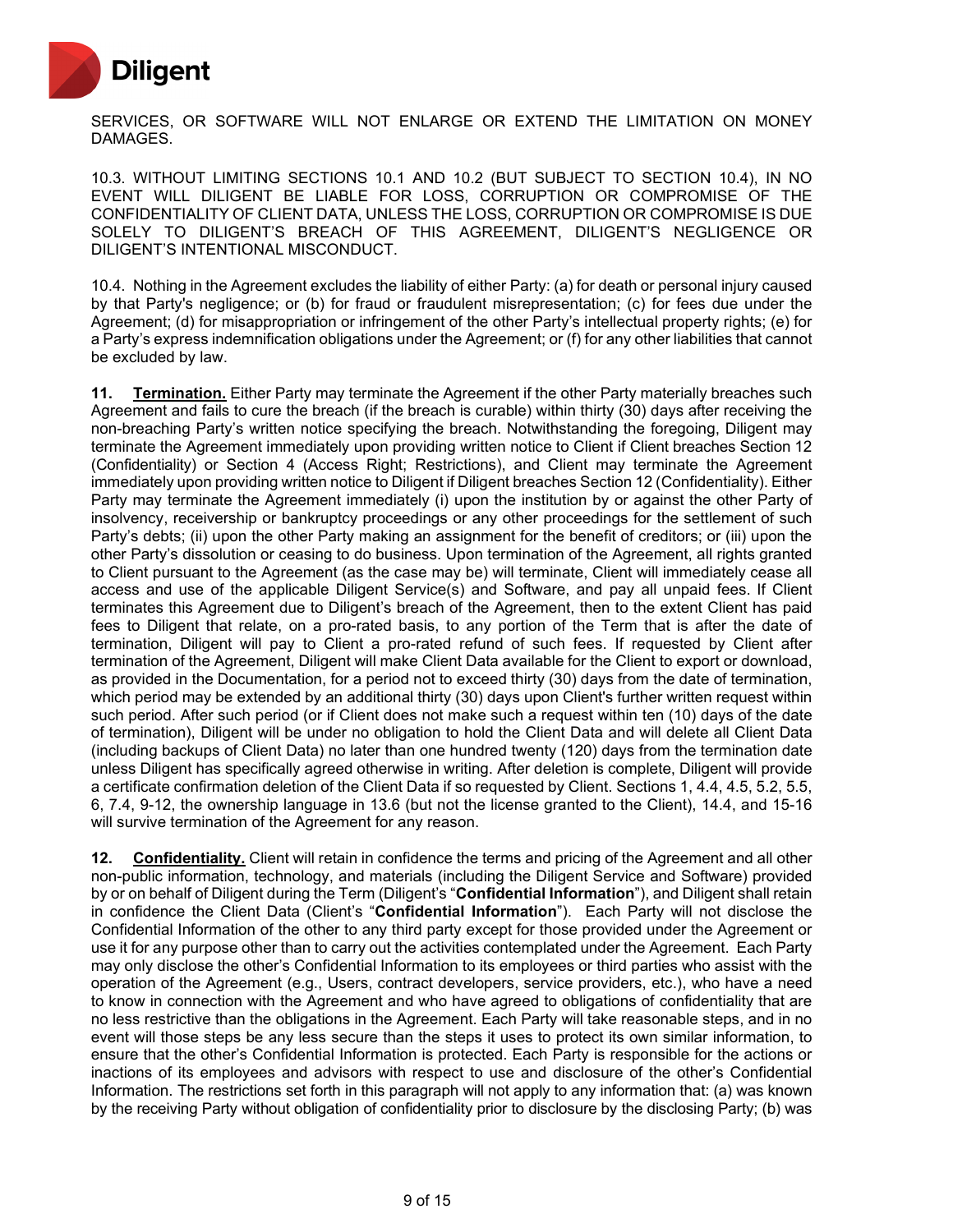

in or entered the public domain through no fault of the receiving Party; (c) is disclosed to the receiving Party by a third party legally entitled to make the disclosure without violation of any obligation of confidentiality; or (d) is independently developed by the receiving Party without reference to any Confidential Information. To the extent that Confidential Information is required by applicable law or regulations to be disclosed, a receiving Party may disclose such information after providing to the disclosing Party, to the extent permitted by law, prompt notification of such request for disclosure for the purpose of challenging such request. In the event that Diligent is required by law to disclose any portion of the Client Data, or is so directed by Client, Client shall pay any reasonable fees associated with complying with such disclosure. The Parties agree that any violation or threatened violation of this Section will cause irreparable injury to the disclosing Party for which money damages would be an insufficient remedy, therefore the disclosing Party will be entitled to seek injunctive relief, without the necessity of posting bond or proving actual damages, in addition to other appropriate legal remedies.

#### **13. Professional Services.**

13.1. Scope of Applicability. The provisions of this Section shall apply solely to Professional Services, where such Professional Services are included in an Order Form. This Section does not limit the operation of any other Sections of the Agreement, but in the event of any direct conflict between this Section and other Sections with respect to the Professional Services, this Section shall control. Notwithstanding Section 3, for purposes of any SOW, the Term of such SOW shall be the as set forth in the applicable SOW or Order Form.

13.2. Provision of Services. Subject to Section 13.5, Diligent shall use commercially reasonable efforts to perform the Professional Services, in accordance with the applicable Order Form or SOW, and Diligent represents and warrants that all Professional Services shall be provided in a professional and workmanlike manner.

13.3. Remedy. If notified in writing of any claim for Diligent's breach of Section 13.2, Diligent will, at its option, (i) reperform the Professional Services so that they comply with Section 13.2; or (ii) terminate the portion of the affected Order Form attributable to such Professional Services and refund the fees attributable for such Professional Services. This Section states Diligent's entire liability and Client's sole and exclusive remedy for Diligent's breach of Section 13.2.

13.4. Suitability. Diligent shall assign employees and subcontractors with qualifications suitable for the Professional Services described in the relevant Order Form. Diligent may replace or change employees and subcontractors in its sole discretion with other suitably qualified employees or subcontractors.

13.5. Client Responsibilities. Client shall make available in a timely manner at no charge to Diligent all technical data, Client Data, computer facilities, programs, files, documentation, test data, sample output, or other information and resources of Client required by Diligent in each case for the performance of the Professional Services, as well as anything specified in the applicable Order Form. Client shall be responsible for, and assumes the risk of, any problems resulting from, the content, accuracy, completeness and consistency of all such data, materials and information supplied by Client. Client shall provide, at no charge to Diligent, reasonable cooperation as Diligent requires to perform the Professional Services.

13.6. Ownership. Ownership of all work product, developments, inventions, technology or materials related to any Professional Services (the "Deliverables") shall be solely owned by Diligent (except with respect to Client Data, which shall remain Client's sole property). Solely during the applicable Term and conditioned upon Client's compliance with all the terms of the Agreement, Diligent grants to Client a limited, nonexclusive, non-transferable, and non-sublicensable right to make use of the Deliverables.

13.7. Modifications and Change Orders. For the avoidance of doubt, modifications to the scope of any Professional Services shall become effective only when a document incorporating the relevant written change request is executed by authorized representatives of both Parties.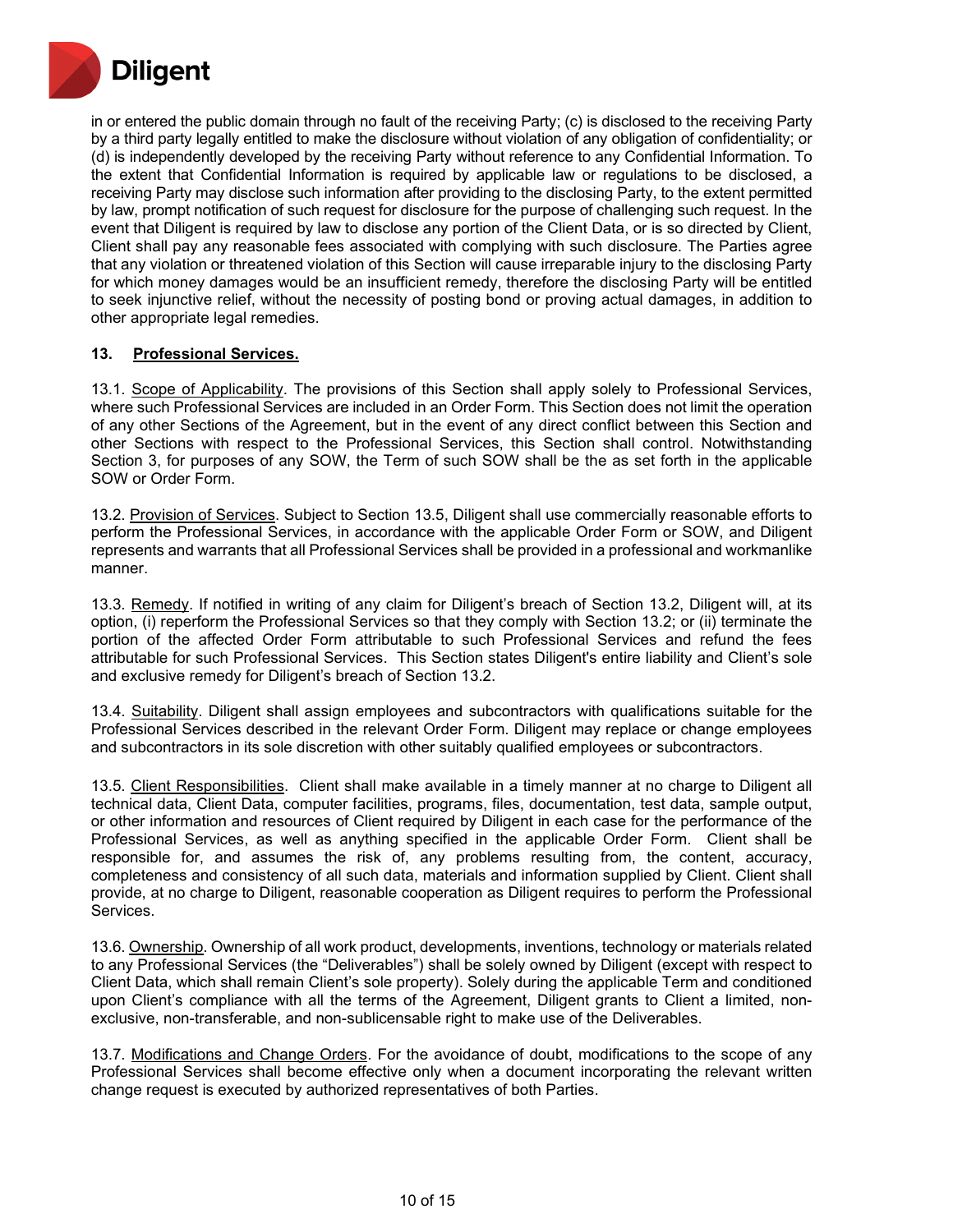

# **14. Content Services.**

14.1. Scope of Applicability. The provisions of this Section shall apply solely to Content Services. This Section does not limit the operation of any other Sections of the Agreement, but in the event of any direct conflict between this Section and other Sections with respect to the Content Services, this Section shall control. For the avoidance of doubt, the Content Services and any components, data, or content therein constitute a part of the Diligent Service under this Agreement.

14.2. Enhancements or Revisions to Content. Diligent reserves the right to alter or modify the Content Services and any portions or configurations thereof from time to time. Such alterations and/or modifications may include, without limitation, addition or withdrawal of features and/or data or changes in instructions and/or documentation.

14.3. Specific Restrictions. Without limiting anything else in the Agreement, Client shall not (and shall ensure that each User shall not) perform any of the following acts, except as otherwise expressly permitted by the Agreement or with the express written permission of Diligent:

(i) access the Content Service except in conjunction with the Diligent Service or remove or alter any copyright, trademark or other proprietary notice appearing on or within the Content Services;

(ii) license, sublicense, transfer, sell, resell, publish, reproduce, and/or otherwise redistribute any data within the Content Service or any components thereof in any manner, including, but not limited to, via or as part of any internet site;

(iii) provide access to the Content Service or any portion thereof to any person, firm or entity other than a User, including, but not limited to, any Affiliate not expressly identified in the Agreement;

(iv) use and access the Content Services other than as permitted under this Agreement; or

(v) copy, reproduce, modify, distribute, create derivative works of, publicly display, publicly perform, reverse engineer, decompile, or disassemble the Content Services or any portions thereof; and

(vi) PCI-DSS materials are used in accordance with the current PCI Standards Council, LLC License Agreement made available through the PCI DSS website at [www.pcisecuritystandards.org](http://www.pcisecuritystandards.org/) and also through the applicable Diligent Service prior to download of such materials.

14.4. Disclaimer. DILIGENT AND ANY THIRD-PARTY PROVIDERS MAKE NO REPRESENTATIONS, CONDITIONS OR WARRANTIES REGARDING THE COMPLETENESS, VERACITY, FITNESS FOR A PARTICULAR PURPOSE, MERCHANTABILITY OR ACCURACY OF THE CONTENT SERVICES OR ANY COMPONENT THEREOF, OR FOR ANY DELAYS, INTERRUPTIONS OR OMISSIONS. THE CONTENT SERVICES ARE FOR EDUCATIONAL AND INFORMATIONAL PURPOSES AND DO NOT CONSTITUTE LEGAL, ACCOUNTING OR OTHER PROFESSIONAL ADVICE. CONTENT SERVICES SHOULD NOT BE DEEMED TO SET FORTH ALL APPROPRIATE PROCEDURES, TESTS OR CONTROLS OR TO SUGGEST THAT OTHER PROCEDURES, TESTS OR CONTROLS THAT ARE NOT INCLUDED MAY NOT BE APPROPRIATE. CLIENT AND ITS USERS ARE RESPONSIBLE FOR APPLYING PROFESSIONAL JUDGEMENT AND APPROPRIATE PROCEDURES, TESTS OR CONTROLS. THE CONTENT SERVICES AND ANY COMPONENTS THEREOF ARE PROVIDED ON AN "AS IS" AND "AS AVAILABLE" BASIS, AND CLIENT'S USE OF THE CONTENT SERVICES IS AT CLIENT'S OWN RISK. DILIGENT AND ANY THIRD-PARTY PROVIDERS ARE NOT LIABLE FOR THE DATA, DATA STRUCTURE, METADATA, METRICS, CHARTS, GRAPHS, LITERATURE, OR OTHER CONTENT IN ANY FORM AND ANY DERIVATIVES THEREOF, (INCLUDING, WHERE APPLICABLE, ALL UPDATES TO THE FOREGOING) IN EACH CASE INCLUDED IN THE CONTENT SERVICES OR ANY DECISION OR CONSEQUENCE BASED ON USE OF THE FOREGOING.

14.5. Indemnity Client will indemnify Diligent and any Third-Party Providers for any claim, suit, action or proceeding by a third party arising directly from (a) any negligent or more culpable act or omission, willful misconduct or fraud of Client in connection with its use of the Content Services; (b) the infringement or misappropriation of any trademark, copyright, patent, or other proprietary rights of a third party by Client; (c) any failure by Client to materially comply with any applicable law in connection with its use of the Content Services; or (d) Client's failure to comply with any of the terms of this Agreement in connection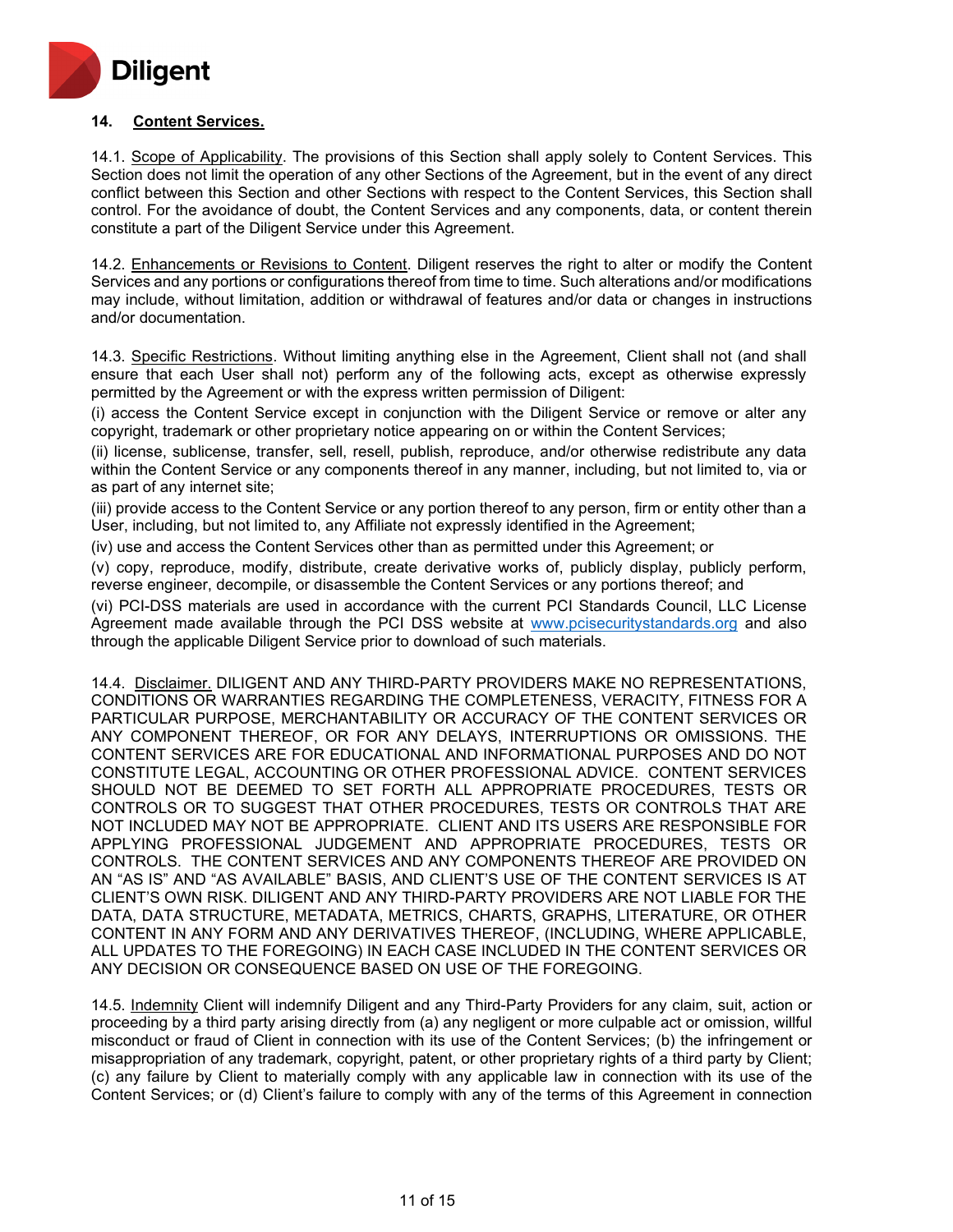

with its use of the Content Services.

#### **15. Freemium Services.**

From time to time, Diligent may make Freemium Services available to Client at no charge. **Client may choose to try such Freemium Services in Client's sole discretion.** Unless otherwise determined by Diligent, no Order Form is specifically required to enable Client's use of Freemium Services. Certain Freemium Services are intended for evaluation purposes and not for production use. Freemium Services are not supported and may be subject to supplemental terms in addition to those set out in this Agreement, which will be presented to Client. Freemium Services are not considered part of the "Diligent Service", "Software" "Professional Services", or similar terms under this Agreement; however, all restrictions and Client commitments under this Agreement shall apply to Client's use of Freemium Services (including for the avoidance of doubt Section 4 (Access Right; Restrictions)). Unless otherwise stated, Freemium Services are available for Client's use during the Term, except that any Freemium Services that are made available on a trial basis will expire upon the earlier of one year from the trial start date or the date that a version of the Freemium Services becomes generally available without the applicable Freemium Services designation. Diligent may discontinue Freemium Services at any time in Diligent's sole discretion and may never make Freemium Services generally available. Diligent will have no liability for any harm or damage arising out of or in connection with a Freemium Service. FREEMIUM SERVICES ARE PROVIDED "AS IS" AND AS AVAILABLE, EXCLUSIVE OF ANY WARRANTY, REPRESENTATION, GUARANTEE, CONDITION OR TERM OF ANY KIND, WHETHER EXPRESS, IMPLIED OR IMPOSED BY LAW. DILIGENT SHALL HAVE NO INDEMNIFICATION OBLIGATIONS NOR LIABILITY OF ANY TYPE WITH RESPECT TO THE FREEMIUM SERVICES. IN THE EVENT SUCH EXCLUSION OF LIABILITY IS NOT ENFORCEABLE UNDER APPLICABLE LAW, DILIGENT'S LIABILITY WITH RESPECT TO FREEMIUM SERVICES SHALL NOT EXCEED THE GREATER OF (A) \$500.00 OR (B) THE MINIMUM ENFORCEABLE UNDER APPLICABLE LAW.

#### **16. Miscellaneous.**

16.1. Conflict. If there is an inconsistency between any of the provisions in the Terms and Conditions, the Product Terms and any Order Form, the order of precedence shall be the Order Form, the Product Terms, then the Terms and Conditions (with the first mentioned document prevailing over each subsequently mentioned document in this Section).

16.2. Variation. No amendment or variation of the Agreement (including any Order Form) will be effective unless it is in writing and signed by each Party.

16.3. Waiver. All waivers under the Agreement must be in writing to be effective. No waiver by a Party of any default or breach will be deemed a waiver of any subsequent default or breach. No failure or delay by a Party to exercise any right or remedy provided under the Agreement will operate as a waiver or prevent the exercise of any such right or remedy of such Party, or the enforcement of any obligation of the other Party, under the Agreement. No single or partial exercise of such right or remedy shall prevent or restrict the further exercise of that or any other right or remedy.

16.4. Severance. If any provision (or part of a provision) of the Agreement is found to be invalid or unenforceable by any court of competent jurisdiction, the provision will be enforced to the fullest extent permissible to effect the Parties' intent, and the invalidity or unenforceability will not operate to invalidate the remaining provisions of the Agreement. If any invalid, unenforceable or illegal provision would be valid, enforceable or legal if some part of it were deleted, the provision shall apply with whatever modification is necessary to give effect to the commercial intention of the Parties.

16.5. Interpretation of Agreement. The Agreement will be interpreted according to the plain meaning of its terms without any presumption that it should be construed in favor of or against either Party.

Any list of examples following "including" or "e.g.," is illustrative and not exhaustive, unless qualified by terms like "only" or "solely." Unless stated otherwise, all references to sections, parties, terms, Exhibits,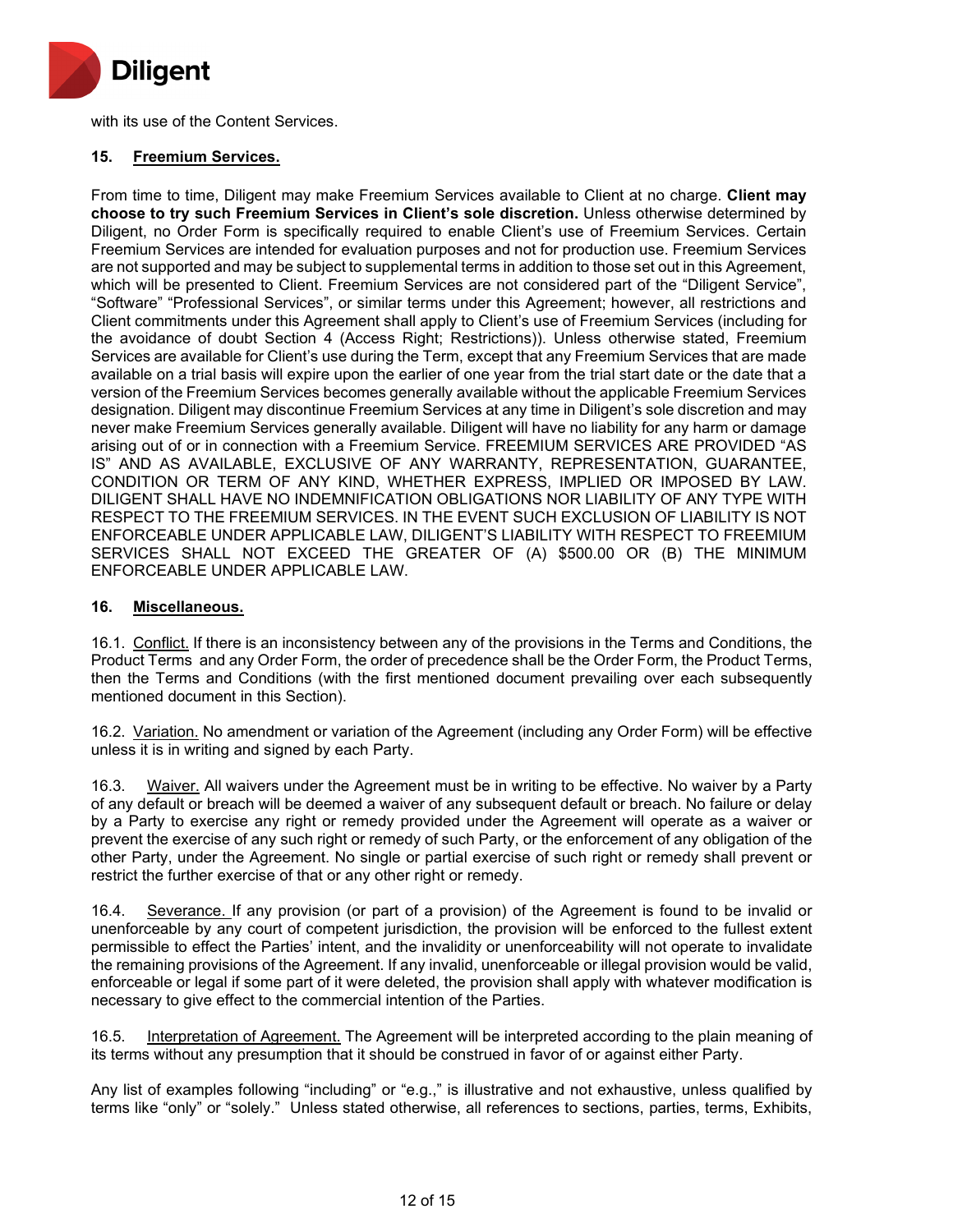

Order Forms and similar references are to the sections of, Parties to, terms of, Exhibits and Order Forms to the Agreement. All captions and headings are intended solely for the Parties' convenience, and none will affect the meaning of any provision. The words "herein," "hereof," and words of similar meaning refer to the Agreement as a whole, including its Exhibits. All references to "days" refer to calendar days, unless otherwise expressly set forth in the Agreement.

16.6. Governing Law The interpretation of this Agreement and all matters related to this Agreement will be construed in accordance with the laws of Singapore. The Parties irrevocably and unconditionally consent and submit to exclusive venue and jurisdiction in Singapore.

16.7. Notices. Any notices required or permitted to be given hereunder by either Party to the other will be given in writing (i) by personal delivery, (ii) by bonded courier or a nationally-recognized overnight delivery company, (iii) by prepaid first class, registered or certified mail, postage prepaid, in each case addressed to the other Party at the address set forth in the Order Form (or to such other address as the other Party may request in writing by notice given pursuant to this Section) or (iv) by email. Notices will be deemed received: (a) if personally delivered, the same day; (b) if sent by courier or overnight delivery company, on the second working day after the day it was sent; (c) if sent by mail, five (5) working days following posting; or (d) if sent by email, the date of delivery.

16.8. Entire Agreement. The Agreement contains the entire understanding and agreement between Diligent and Client with respect to the subject matter of the Agreement, and supersedes all other prior and contemporaneous proposals, representations, agreements, understandings, and commitments between Diligent and Client with respect to the subject matter of the Agreement.

The Agreement supersedes any conflicting terms in Client's purchase order or other ordering document. Any terms of trade stated or referenced in Client's purchase order, or any other terms to which Diligent has not specifically agreed in a writing signed by an authorized representative of Diligent, are not binding on Diligent.

Each of the Parties acknowledges and agrees that in entering into the Agreement, it does not rely on any undertaking, promise, assurance, statement, representation, warranty or understanding (whether in writing or not) of any person (whether a Party to the Agreement or not) relating to the subject matter of the Agreement, other than as expressly set out in the Agreement.

16.9. No Offer of Securities. Neither Diligent nor its Third-Party Providers are investment advisors and nothing contained in the Content Services will be construed as to make a representation or warranty, express or implied, regarding the accuracy or completeness of the data and information contained in the applicable product or the advisability to buy, sell, subscribe for, exchange or redeem a particular investment. The service provided under this Agreement and all content provided in conjunction with them are for informational purposes only and do not constitute, and should not be construed as a solicitation or offering of any investment or other transaction, an identification or offering of any securities for purchase, a recommendation to acquire or dispose of any investment, or the provision of any financial, tax, legal or other advice of any nature whatsoever. Client understands and agrees that any decisions it makes on the basis of any information provided under this Agreement are made solely at its own risk and Diligent and the Third-Party Providers have no responsibility or liability arising from such decisions. Diligent and/or the Third-Party Providers do not (i) serve as an agent for Client, Users, or any other person, (ii) market securities to investors, (iii) participate in negotiations between a Client, Users or any investor, (iv) handle any monies or securities in transactions between investors and Client or Users (or other third parties), or (v) assist Client, Users, or investors with the completion of any transactions between them (such as transaction documentation or paid referrals).

16.10. Links to Third-Party Sites. Diligent Services and/or Software may contain links to, or allow Client or its Users to connect and use, certain third-party products, services, or software ("Third-Party Services", and each, a "Third-Party Service") in conjunction with Client's use of the Diligent Service. To take advantage of these features, Users may be required to sign up or log into such Third-Party Service or their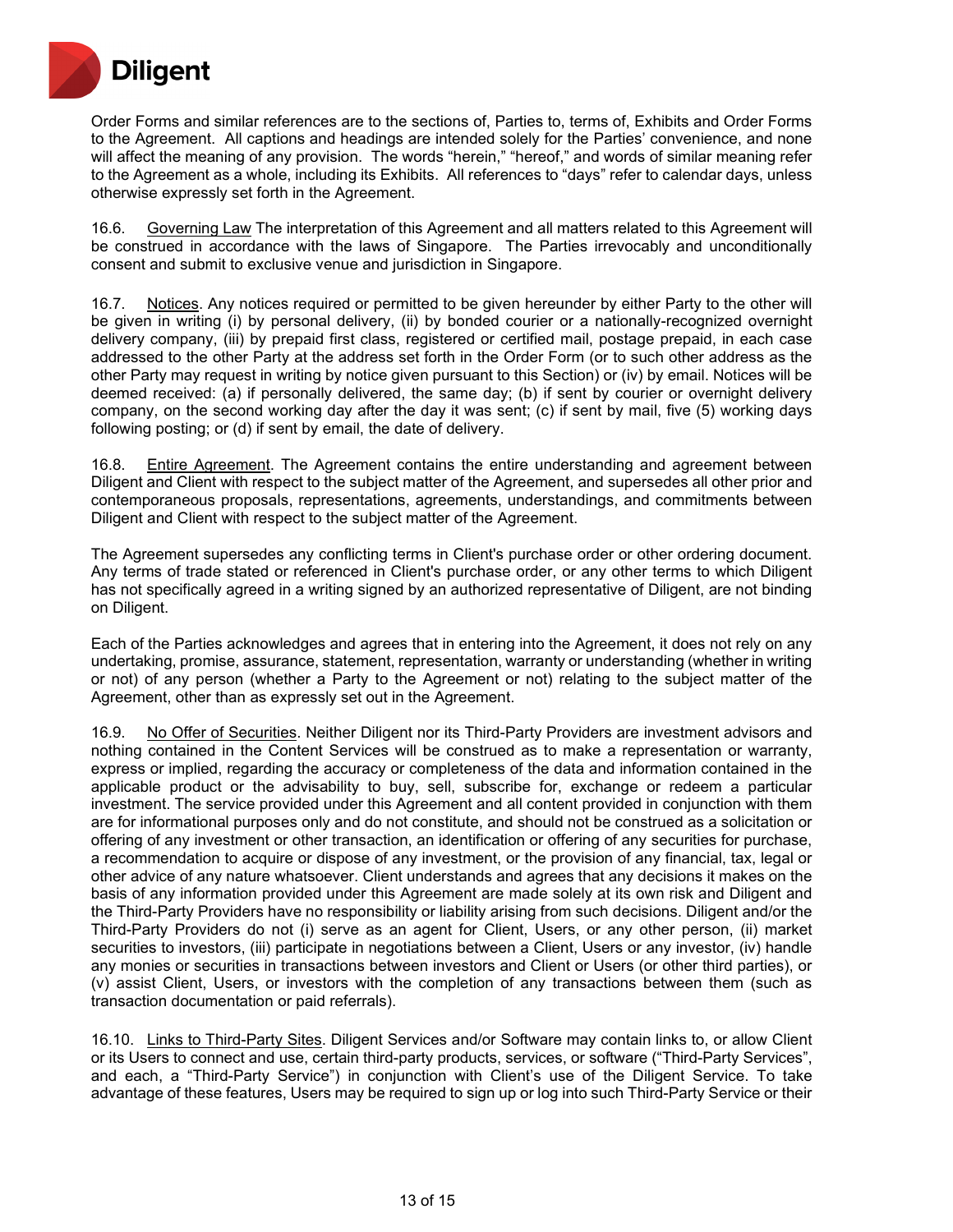

respective websites or applications. Client acknowledges that any use of such Third-Party Service is governed solely by the terms and conditions and privacy policy of such Third-Party Service, and that Diligent does not endorse, is not liable for, and makes no representations as to any Third-Party Service, its content, or the manner in which such Third-Party Service uses, stores or processes any data. Certain features of certain Diligent Services and/or Software may depend on the availability of these Third-Party Services and the features and functionality they make available to us. Diligent does not control Third-Party Service features and functionality, which may change without notice to Diligent or Client. If any Third-Party Service stops providing access to some or all of the features or functionality currently or historically available to Diligent, or stops providing access to such features and functionality on reasonable terms, as determined by Diligent in its sole discretion, Diligent may stop providing access to certain features and functionality of the Diligent Services and/or Software. Diligent will not be liable to Client for any refunds or any damage or loss arising from or in connection with any such change made by a Third-Party Service or any resulting change to the Diligent Service and/or Software. Client and its User irrevocably waive any claims against Diligent with respect to any Third-Party Services.

16.11. Force Majeure. Neither Party will be responsible for failure of performance, other than for an obligation to pay money, due to causes beyond its control, including: acts of God or nature; labor disputes; sovereign acts of any federal, state or foreign governments; network and/or computer failure or shortage of supplied materials ("**Force Majeure Event**"); provided that the affected Party makes a reasonable attempt to remove the impact of the Force Majeure Event as soon as reasonably possible. Either Party will have the right to terminate the Agreement upon written notice if a Force Majeure Event continues to impact performance of the other Party for more than thirty (30) consecutive days.

16.12. Export. Neither Party shall export, directly or indirectly, any technical data acquired from the other Party under this Agreement (or any products, including software, incorporating any such data) to any country or person in breach of any applicable laws or regulations regulating export ("**Export Control Laws**"). Client shall ensure that its Users do not access any Diligent Service (or use the Software or any Deliverables) in breach of Export Control Laws.

16.13. Anti-Bribery. Each Party shall comply with all applicable anti-bribery legislation in connection with the operation of this Agreement. Each Party agrees that it has not received or been offered any illegal bribe, kickback payment, gift, or thing of value from any of the other Party's employees or agents in connection with this Agreement. Reasonable gifts and entertainment provided in the ordinary course of business do not violate the above restriction. If a Party learns of any breach of this Section related to this Agreement, it will use reasonable efforts to promptly notify the other Party's legal department.

16.14. No Assignment or Delegation. Client may not (i) assign the Agreement or rights to the Diligent Service, Professional Services or Software, in whole or in part, or (ii) delegate its duties, or have another assume its responsibilities or liabilities, under the Agreement, to any third party without the prior written consent of Diligent. Notwithstanding the foregoing, Client may assign its rights and obligations under this Agreement to an Affiliate or in connection with a merger, acquisition, corporate reorganization or sale of all or substantially all of its assets with notice to Diligent. Any attempted assignment in contravention of this provision will be null and void. The Agreement will be binding on all permitted assignees and successors in interest. Diligent may freely assign or subcontract its rights or obligations under this Agreement.

16.15. Independent Contractor. Diligent is an independent contractor. Nothing in the Agreement will be construed to create a partnership, joint venture, or agency relationship between the Parties and neither Party will have the power to act in the name or on behalf of, or otherwise bind the other in any way (including, but not limited to, the making of any representation or warranty, the assumption of any obligation or liability and the exercise of any right or power).

16.16. Third-party Beneficiaries. A person or entity who is not a Party to this Agreement shall have no right under the Contracts (Rights of Third Parties) Act (Cap. 53B) to enforce any term of this Agreement, regardless of whether such person or entity has been identified by name, as a member of a class or as